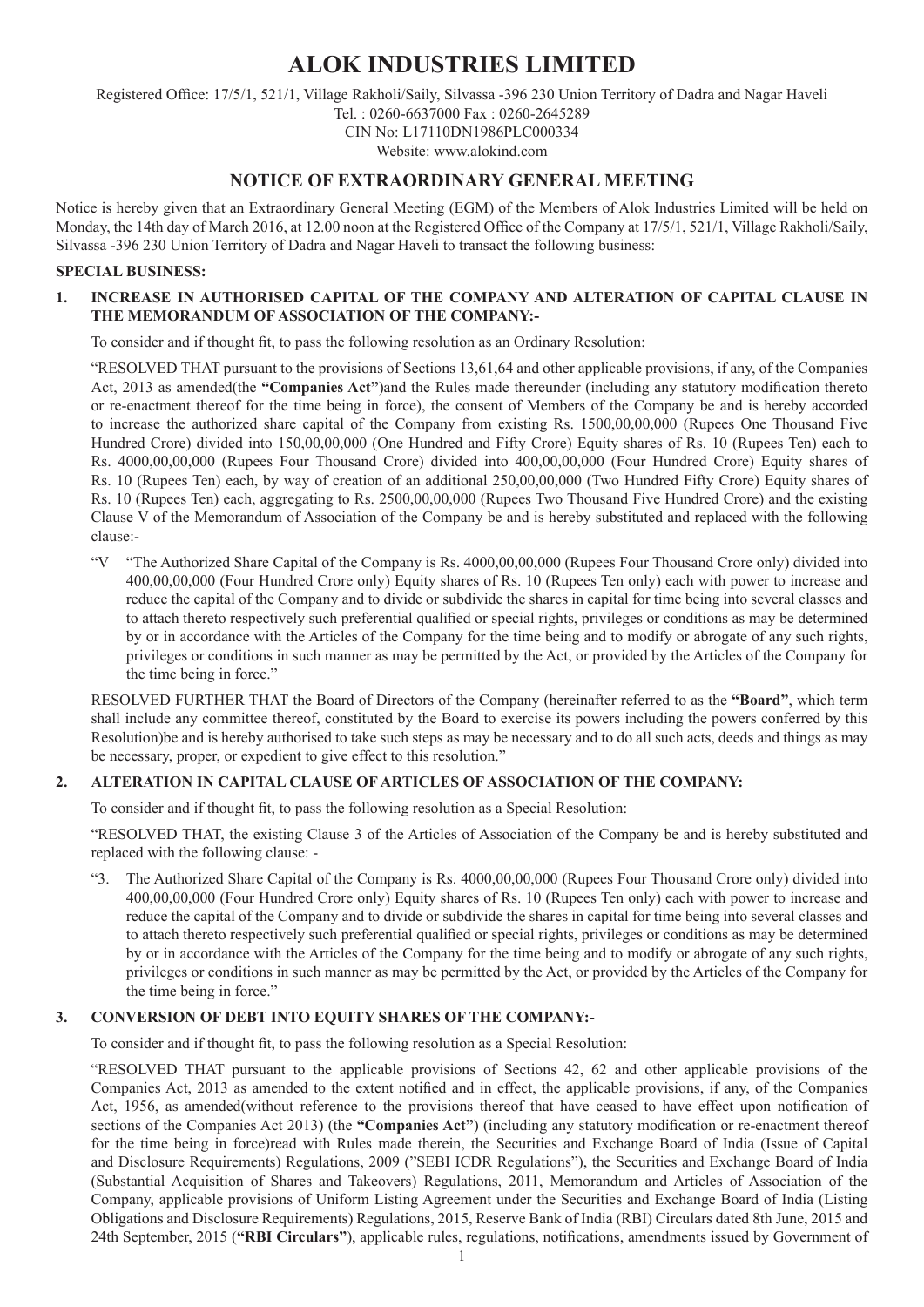India, RBI and any other regulatory or other appropriate authorities and subject to such condition(s) as may be prescribed by one or more of them while granting any such approval(s), consent(s), permission(s) and/ or sanction(s), which may be agreed to by the Board of Directors of the Company (hereinafter referred to as **"Board"**, which term shall be deemed to include any Committee which the Board has constituted or may constitute to exercise its powers including the powers conferred under this resolution or any person duly authorised by the Board in this behalf) and enabling provisions of the Memorandum and Articles of Association of the Company and pursuant to the invocation of Strategic Debt Restructuring (SDR) by Joint Lenders Forum (JLF) in terms of RBI Circulars, consent, authority and approval of the Company be and is hereby accorded to the Board to issue and allot in one or more branches such number of Equity Shares of face value of Rs 10 each fully paid up as determined in accordance with RBI Circulars and as more particularly set out in the explanatory statement attached, to its Lenders on preferential basis in such manner and on such other terms and conditions as may be mutually agreed between the Board and the JLF so that a portion of the outstanding amount of debt of amounting to Rs. 2557,87,60,910/- (Rupees Two Thousand Five Hundred and Fifty Seven Crore Eighty Seven Lakhs Sixty Thousand and Nine Hundred and Ten only) payable to such Lenders by the Company is converted into 255,78,76,091 (Two Hundred Fifty Five Crore Seventy Eight Lakhs Seventy Six Thousand and Ninety One) Equity shares of the Company, enabling Lenders collectively to hold minimum 51% or more of the total Equity share capital of the Company.

RESOLVED FURTHER THAT the Reference Date / Relevant Date in relation to pricing of the aforesaid issue of Equity Shares, in accordance with the RBI Circulars and SEBI ICDR Regulations would be 27th November, 2015, being the date when the JLF accorded its "In principle" approval to invoke SDR.

RESOLVED FURTHER THAT the new Equity Shares arising out of the proposed issue shall rank pari-passu in all respects with the existing Equity Shares of the Company save and except dividend that may be declared and paid in relation to the financial year in which the new Equity Shares are issued, which shall be pro-rata from the date of the allotment and shall be listed on the Stock Exchanges where the existing Equity Shares of the Company are listed.

RESOLVED FURTHER THAT the Board be and is hereby authorised to take such steps as may be necessary and to do all such acts, deeds and things as may be necessary, proper, or expedient to give effect to this resolution including to modify, accept and give effect to any modifications in the terms and conditions of the matter(s) as may be required by the statutory, regulatory and other appropriate authorities (including but not limited to SEBI, RBI, JLF, etc.) and such approvals and as may be agreed by the Board in its absolute discretion without being required to seek any further consent or approval of the members or otherwise with the intent that the members shall be deemed to have given their approval thereto expressly by authority of this resolution."

By Order of the Board

 **K. H. Gopal** Executive Director & Secretary

Dated: 30th January, 2016

#### **Registered Office:**

17/5/1 & 521/1, Village Rakholi / Saily, Silvassa – 396 230, UT of Dadra & Nagar Haveli

#### **NOTES:**

- 1 The relevant Explanatory Statement pursuant to Section 102 of the Companies Act, 2013 in respect of the special businesses set out to the Notice is annexed herewith.
- 2. A MEMBER ENTITLED TO ATTEND AND VOTE AT THE MEETING IS ENTITLED TO APPOINT A PROXY TO ATTEND AND TO VOTE ON A POLL INSTEAD OF HIMSELF. THE PROXY NEED NOT BE A MEMBER OF THE COMPANY. A BLANK FORM OF PROXY IS ENCLOSED HEREWITH AND, IF INTENDED TO BE USED, IT SHOULD BE RETURNED DULY COMPLETED AT THE REGISTERED OFFICE OF THE COMPANY NOT LESS THAN FORTY EIGHT HOURS BEFORE THE SCHEDULED TIME OF THE COMMENCEMENT OF EXTRA ORDINARY GENERAL MEETING.
- 3. A PERSON CAN ACT AS PROXY ON BEHALF OF MEMBERS NOT EXCEEDING FIFTY IN NUMBER AND HOLDING IN THE AGGREGATE NOT MORE THAN 10% OF THE TOTAL SHARE CAPITAL OF THE COMPANY CARRYING VOTING RIGHTS. HOWEVER, A MEMBER HOLDING MORE THAN 10% OF THE TOTAL SHARE CAPITAL OF THE COMPANY CARRYING VOTING RIGHTS MAY APPOINT A SINGLE PERSON AS PROXY AND SUCH PERSON SHALL NOT ACT AS PROXY FOR ANY OTHER PERSON OR SHAREHOLDER.
- 4. Corporate Members intending to send their authorized representatives to attend the Meeting pursuant to Section 113 of the Companies Act, 2013 are requested to send to the Company, a certified copy of the relevant Board Resolution together with their respective specimen signatures authorizing their representative(s) to attend and vote on their behalf at the Meeting.
- 5. Members are requested to bring their attendance slips duly completed and signed mentioning therein details of their DP ID and Client ID/ Folio No.
- 6. In case of joint holders attending the Meeting, only such joint holder who is higher in the order of names will be entitled to vote at the Meeting.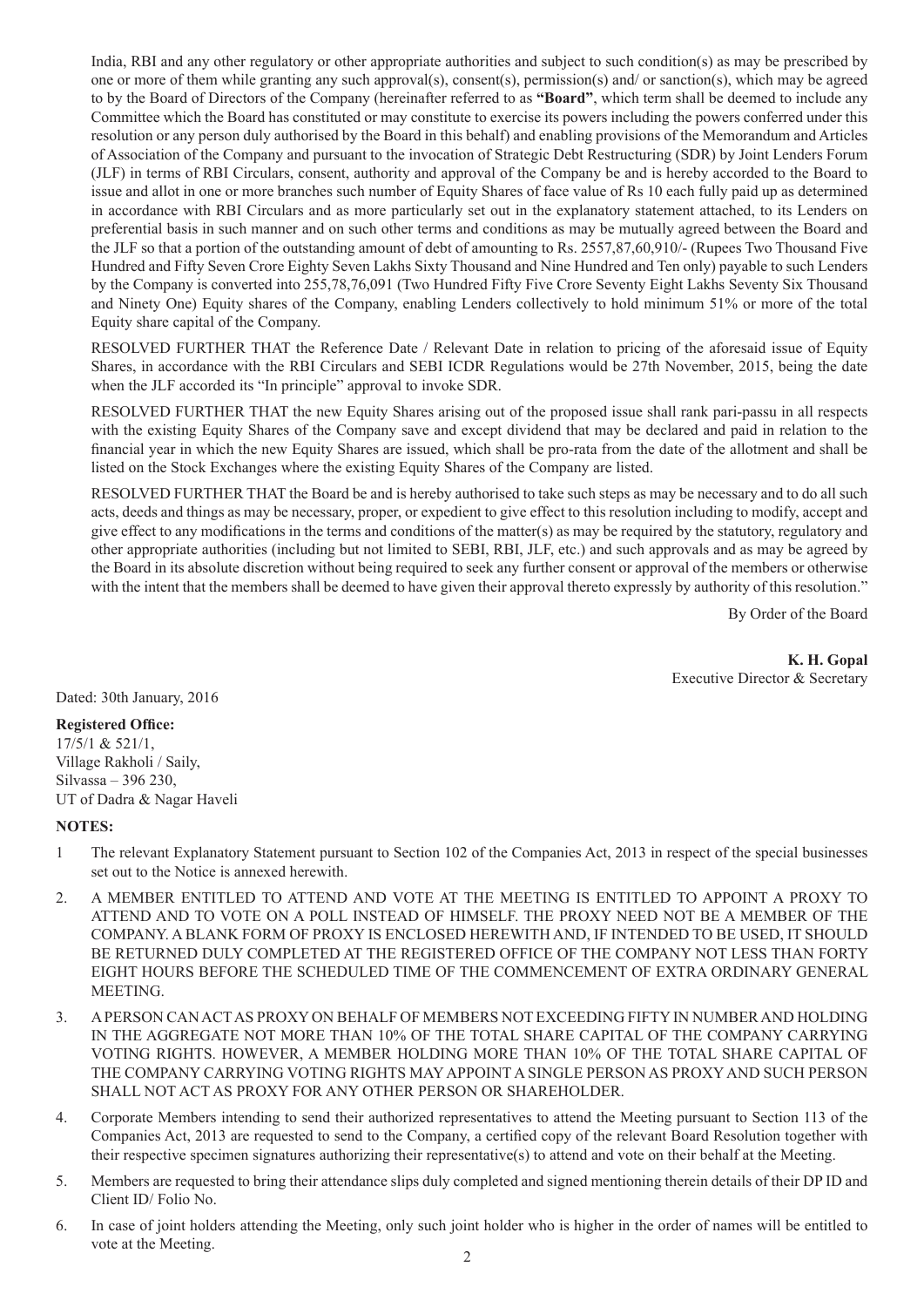#### 7. VOTING THROUGH ELECTRONIC MEANS:

In compliance with provisions of Section 108 of the Companies Act, 2013, Rule 20 of the Companies (Management and Administration) Rules, 2014 as amended by the Companies (Management and Administration) Amendment Rules, the Company is pleased to provide members facility to exercise their right to vote on resolution proposed to be considered at the Extra Ordinary General Meeting (EGM) by electronic means and the business may be transacted through e-Voting Services. The facility of casting the votes by the members using an electronic voting system from a place other than venue of the EGM ("remote e-voting") will be provided by National Securities Depository Limited (NSDL).

The facility for voting through ballot paper shall be made available at the EGM and the members attending the meeting who have not cast their vote by remote e-voting shall be able to exercise their right at the meeting through ballot paper.

The members who have cast their vote by remote e-voting prior to the EGM may also attend the EGM but shall not be entitled to cast their vote again.

The remote e-voting period commences on 11th March, 2016 (10.00 am) and ends on 13th March, 2016 (5:00 pm). During this period members' of the Company, holding shares either in physical form or in dematerialized form, as on the cut-off date of 7th March, 2016, may cast their vote by remote e-voting. The remote e-voting module shall be disabled by NSDL for voting thereafter. Once the vote on a resolution is cast by the member, the member shall not be allowed to change it subsequently.

- I. The process and manner for remote e-voting are as under:
	- A. In case a Member receives an email from NSDL [for members whose email IDs are registered with the Company/ Depository Participants(s)] :
		- (i) Open email and open PDF file viz; "e-voting.pdf" with your Client ID or Folio Number as password. The said PDF file contains your user ID and password for remote e-voting. Please note that the password is an initial password.
		- (ii) Launch internet browser by typing the following URL: https://www.evoting.nsdl.com/
		- (iii) Click on Shareholder- Login
		- (iv) Put user ID and password as initial password noted in step (i) above. Click Login. If you are already registered with NSDL for remote e-voting, then you can use your existing user ID and password. If you forgot your password, you can reset your password by using "Forgot User details/password", option available on www.evoting.nsdl.com.
		- (v) Password change menu appears. Change the password/PIN with new password of your choice with minimum 8 digits/characters or combination thereof. Note new password. It is strongly recommended not to share your password with any other person and take utmost care to keep your password confidential.
		- (vi) Home page of remote e-voting opens. Click on remote e-voting: Active Voting Cycles.
		- (vii) Select "EVEN" of "Alok Industries Limited".

(viii) Now you are ready for remote e-voting as Cast Vote page opens.

- (ix) Cast your vote by selecting appropriate option and click on "Submit" and also "Confirm" when prompted.
- (x) Upon confirmation, the message "Vote cast successfully" will be displayed.
- (xi) Once you have voted on the resolution, you will not be allowed to modify your vote.
- (xii) Institutional shareholders (i.e. other than individuals, HUF, NRI etc.) are required to send scanned copy (PDF/ JPG Format) of the relevant Board Resolution/ Authority letter etc. together with attested specimen signature of the duly authorized signatory(ies) who are authorized to vote, to the Scrutinizer through e-mail to bhattvirendra1945@ yahoo.co.in with a copy marked to evoting@nsdl.co.in
- B. In case a Member receives physical copy of the Notice of EGM [for members whose email IDs are not registered with the Company/Depository Participants(s) or requesting physical copy] :
	- (i) Initial password is provided as below/at the bottom of the Attendance Slip for the EGM:

#### **EVEN (Remote E-voting Event Number) USER ID PASSWORD/PIN**

- (ii) Please follow all steps from Sl. No. (ii) to Sl. No. (xii) above, to cast vote.
- II. In case of any queries, you may refer the Frequently Asked Questions (FAQs) for Members and remote e-voting user manual for Members available at the downloads section of www.evoting.nsdl.com or call on toll free no.: 1800-222-990.
- III. You can also update your mobile number and e-mail id in the user profile details of the folio which may be used for sending future communication(s).
- IV. The voting rights of members shall be in proportion to their shares of the paid up Equity share capital of the Company as on the cut-off date of 7th March, 2016.
- V. Any person, who acquires shares of the Company and become member of the Company after dispatch of the notice and holding shares as of the cut-off date i.e.7th March, 2016, may obtain the login ID and password by sending a request at evoting@nsdl. co.in.
- VI. A member may participate in the EGM even after exercising his right to vote through remote e-voting but shall not be allowed to vote again at the EGM.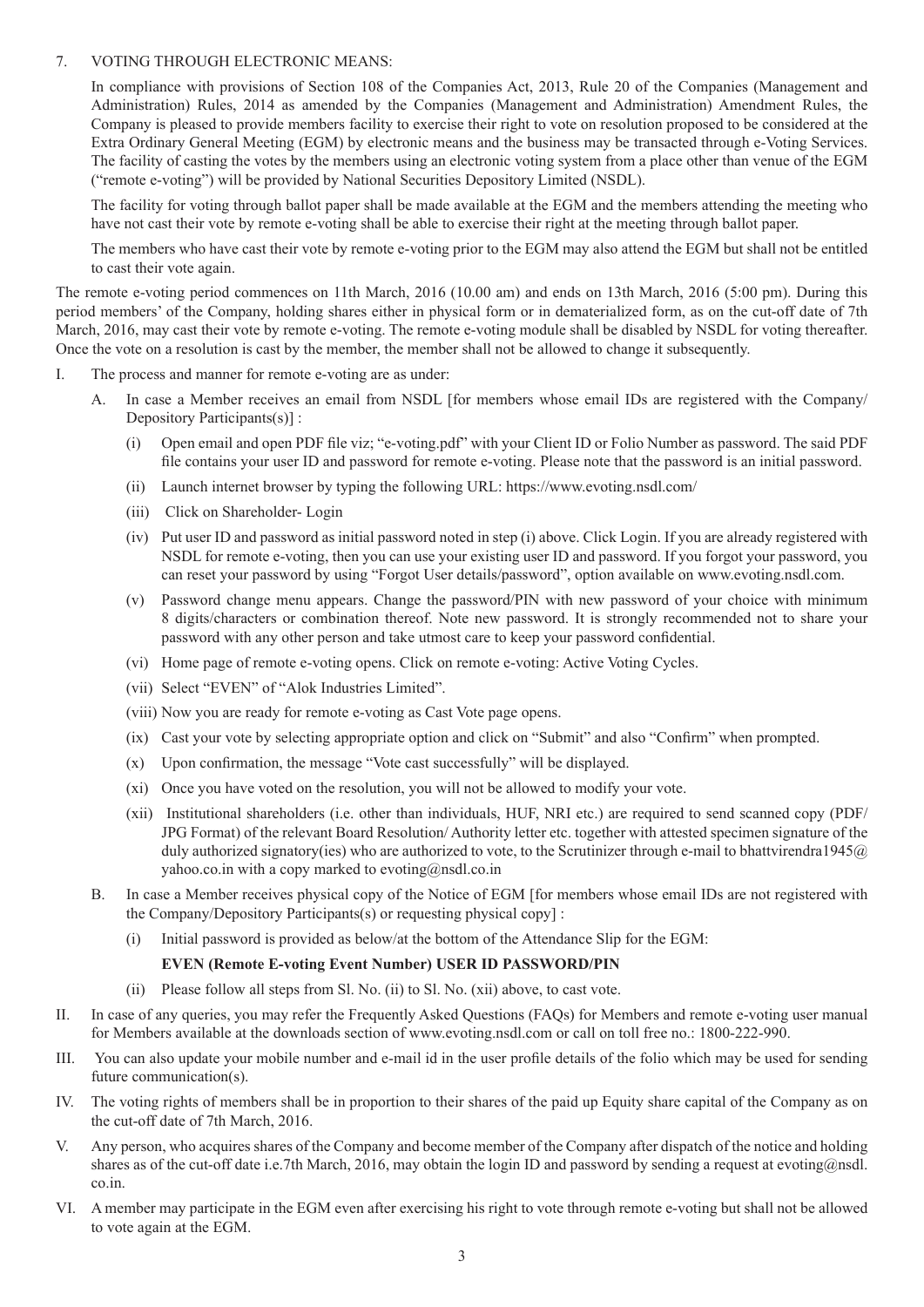- VII. A person, whose name is recorded in the register of members or in the register of beneficial owners maintained by the depositories as on the cut-off date only shall be entitled to avail the facility of remote e-voting as well as voting at the EGM through ballot paper.
- VIII. Mr. Virendra G. Bhatt, Practising Company Secretary (Membership No. 1157) has been appointed for as the Scrutinizer for providing facility to the members of the Company to scrutinize the voting and remote e-voting process in a fair and transparent manner.
- IX. The Chairman shall, at the EGM, at the end of discussion on the resolution on which voting is to be held, allow voting with the assistance of Scrutinizer, by use of "Ballot Paper" for all those members who are present at the EGM but have not cast their votes by availing the remote e-voting facility.
- X. The Scrutinizer shall after the conclusion of voting at the general meeting, will first count the votes cast at the meeting and thereafter unblock the votes cast through remote e-voting in the presence of at least two witnesses not in the employment of the Company and shall make, not later than three days of the conclusion of the EGM, a consolidated Scrutinizer's report of the total votes cast in favour or against, if any, to the Chairman or a person authorized by him in writing, who shall countersign the same and declare the result of the voting forthwith.
- XI. The Results declared alongwith the report of the Scrutinizer shall be placed on the website of the Company www.alokind. com and on the website of NSDL immediately after the declaration of result by the Chairman or a person authorized by him in writing. The results shall also be immediately forwarded to the BSE Limited & National Stock Exchange of India Limited, Mumbai.

By Order of the Board

 **K. H. Gopal** Executive Director & Secretary

**Registered Office:**  17/5/1 & 521/1, Village Rakholi / Saily,

Silvassa – 396 230, UT of Dadra & Nagar Haveli

Date: January 30, 2016.

#### **Important Communication to members**

The Ministry of Corporate Affairs has taken a "Green Initiative in the Corporate Governance" by allowing paperless compliances by the companies and has issued circulars stating that the service of notice / documents including Annual Report can be sent by e-mail to its members. To support this green initiative of the Government in full measure, members who have not registered their e-mail address, so far, are requested to register their e-mail address in respect of electronic holdings with the Depository through their concerned Depository Participants. We are sure, that as a responsible citizen, you will whole-heartedly support this initiative and will co-operate with the Company in implementing the same.

# **EXPLANATORY STATEMENT PURSUANT TO SECTION 102 OF THE COMPANIES ACT, 2013**

## **ITEM NO. 1, 2&3**

The Company had availed financial assistance from various banks/ financial institutions (the **"Lenders"**) for the purposes set forth in the respective financing documents entered into between the Company and the Lenders. Owing to scarcity of working capital and consequent impact on operations, the Company had not been able to perform operations at optimal levels; leading to decline in the operating profits and liquidity in the Company and consequently, the Company's account had slipped into the SMA2 category with most banks.

The Lenders had accordingly formed a Joint Lenders' Forum (**"JLF"**) and formulated a Corrective Action Plan (**"CAP"**) for the Company in order to resolve the stress in the account of the Company. However, the Company could not perform satisfactorily under the CAP due to the sanctioned facilities being used to appropriate dues of the Lenders rather than be released to the Company to shore up its operations and therefore, the JLF has finally decided to invoke the provisions of Strategic Debt Restructuring (**"SDR"**) in terms of the RBI Circulars dated June 8, 2015 and September 24, 2015.

Accordingly, the Lead bank, State Bank of India (SBI), Backbay Reclamation Branch, Nariman Point, Mumbai 400 021 vide their letter bearing reference no. BRB/AMT/2015-16/1057 dated January 18, 2016 informed the Company about the invocation of SDR by the Lenders as decided by them at the JLF meetings held on November 23, 2015 and December 12, 2015, with the reference date being November 27, 2015. At the JLF meeting held on January 16, 2016, it was further decided that the JLF would be acquiring upto 65% stake in the Company by converting its debt amounting to Rs. 2557,87,60,910/- into 255,78,76,091 Equity Shares of Rs. 10/- each.

In terms of the requirement of Section 102 of the Companies Act, 2013 (**"Act"**) read with Rule 13(2) of the Companies (Share Capital and Debentures) Rules, 2014 and Chapter VII of the Securities Exchange Board of India (Issue of capital and Disclosure Requirements) Regulations, 2009 (**"SEBI ICDR Regulations"**) the following disclosures are made: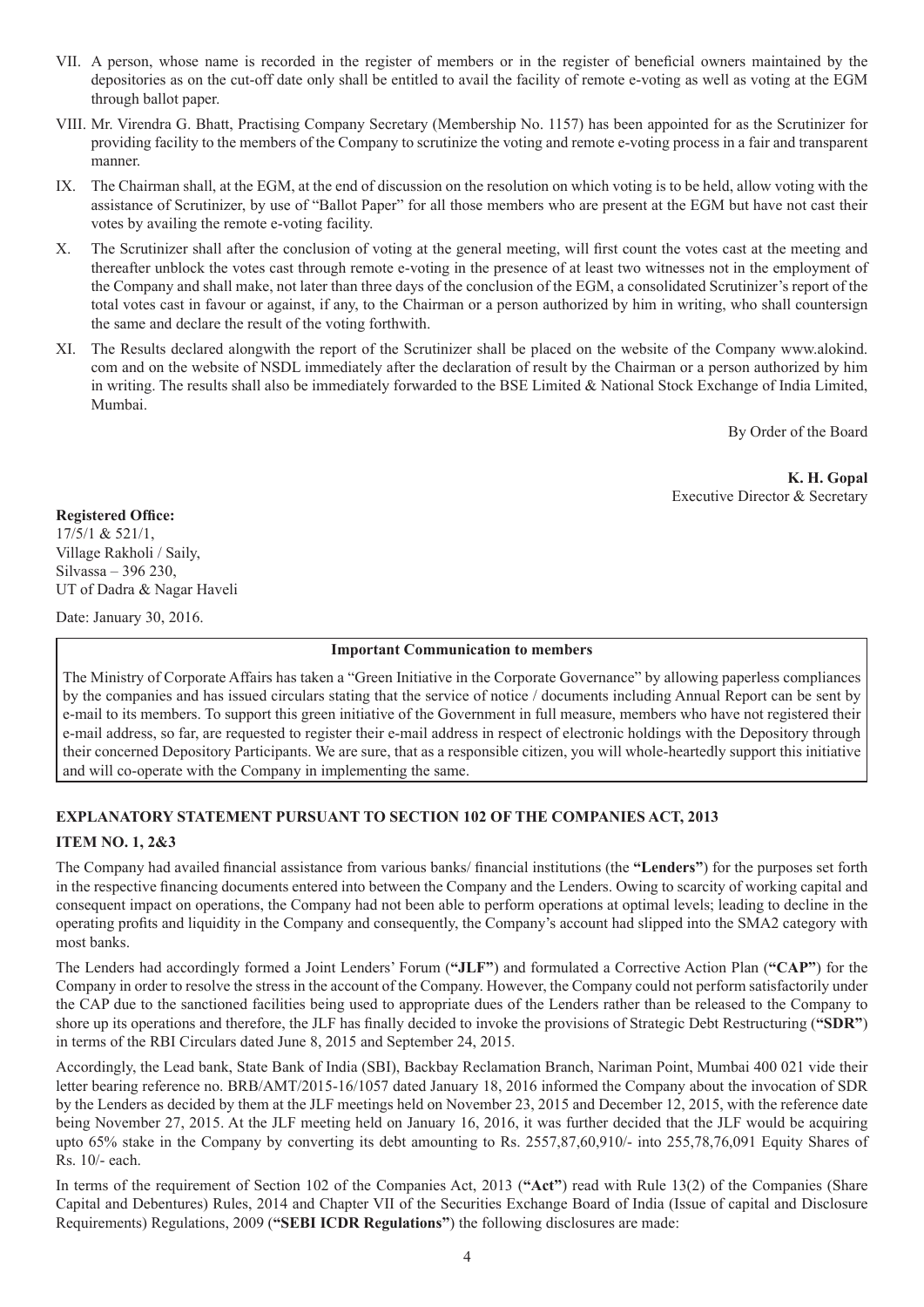#### **1. OBJECT OF THE ISSUE:**

The purpose of the proposed issue and allotment of the Equity Shares is to convert portion of the outstanding amount of Debt into Equity Shares of the Company pursuant to SDR invoked by JLF.

#### **2. RELEVANT DATE, PRICING OF EQUITY SHARE AND NUMBER OF EQUITY SHARES TO BE ISSUED:**

Since the preferential allotment is to be made as per the SDR, the relevant date for the purpose of calculating the price of the Equity Share to be issued will be the date on which JLF accorded "In principle" approval to invoke SDR i.e. November 27, 2015. However, as per SEBI ICDR Regulations, the conversion price shall be determined in accordance with the guidelines specified by RBI for SDR, which shall not be less than the face value of the Equity share.

In terms of the RBI Circular, conversion of outstanding debt (principal as well as unpaid interest) into Equity instruments should be at a 'Fair Value' which will not exceed the lowest of the following, subject to the floor of 'Face Value':

- (a) Market value: Average of the closing prices of the instrument on a recognized stock exchange during the ten trading days preceding the 'reference date': Rs.6.94 per Equity share (on both BSE Limited and National Stock Exchange of India Limited).
- (b) Break-up value: Book value per share to be calculated from the Company's latest audited balance sheet (without considering 'revaluation reserves', if any) adjusted for cash flows and financials post the earlier restructuring: Rs.39.32 per Equity share.

Since the face value is more than the value computed above, the proposed issue and allotment of 255,78,76,091 Equity Shares will be at the face value of Rs.10/- each, being the Fair Value.

The regulations of Chapter VII of SEBI ICDR Regulations shall not apply since the proposed preferential issue and allotment of Equity shares to JLF is pursuant to conversion of debt as part of SDR and in compliance with the following conditions –

Conversion price of the debt into Equity shares has been certified by two independent qualified valuers as defined under the Securities Exchange Board of India (Issue of Sweat Equity) Regulations, 2002.

#### **3. LOCK-IN PERIOD:**

Equity Shares to be allotted to [JLF/Lenders]shall be locked-in for a period of one year from the date of trading approval from both the stock exchanges i.e. National Stock Exchange of India Limited and BSE Limited. However, for the purpose of transferring the control, Lenders may transfer their shareholding to an entity before completion of the locked-in period subject to continuation of the lock in on such shares for the remaining period with the transferee.

#### **4. CLASS OF PERSONS TO WHOM THE ALLOTMENT IS PROPOSED:**

The proposed preferential issue and allotment of Equity shares would be made to Lenders pursuant to the SDR, as mutually agreed between JLF and Board of Directors (hereinafter referred to as "Board", which shall include any Committee which the Board has constituted or may constitute to exercise its powers including the powers conferred or any person duly authorised by the Board in this behalf).

#### **5. NAME OF THE PROPOSED ALLOTTEES AND THE PERCENTAGE OF POST PREFERENTIAL OFFER CAPITAL THAT MAY BE HELD BY THEM:**

The name of the proposed allottees to whom the aggregate shares upto 255,78,76,091 Equity shares of Rs. 10/- each aggregating upto 65% of the post preferential Equity capital will be issued and allotted in dematerialised form are as follows, as mutually agreed between JLF and Board, subject to maximum number of shares to be allotted along with % of maximum post preferential Equity capital:

| Sr. No. | <b>Bank/Financial Institution/ Lender</b> | <b>Maximum Number of</b><br><b>Shares to be allotted</b> | % of Maximum Post<br><b>Preferential Equity Capital</b> |
|---------|-------------------------------------------|----------------------------------------------------------|---------------------------------------------------------|
| 1.      | State Bank of India                       | 513,205,936                                              | 13.04                                                   |
| 2.      | <b>State Bank of Travancore</b>           | 73,729,882                                               | 1.87                                                    |
| 3.      | <b>State Bank of Patiala</b>              | 89,424,359                                               | 2.27                                                    |
| 4.      | <b>State Bank of Mysore</b>               | 62,620,156                                               | 1.59                                                    |
| 5.      | State Bank of Hyderabad                   | 102,054,743                                              | 2.59                                                    |
| 6.      | State Bank of Bikaner and Jaipur          | 75,943,254                                               | 1.93                                                    |
| 7.      | Allahabad Bank                            | 9,564,213                                                | 0.24                                                    |
| 8.      | Andhra Bank                               | 70,607,949                                               | 1.79                                                    |
| 9.      | Axis Bank Limited                         | 207, 671, 793                                            | 5.28                                                    |
| 10.     | <b>Bank of Baroda</b>                     | 80,596,145                                               | 2.05                                                    |
| 11.     | Bank of India                             | 69,896,554                                               | 1.78                                                    |
| 12.     | Bank of Maharashtra                       | 32,675,863                                               | 0.83                                                    |
| 13.     | Canara Bank                               | 83, 155, 725                                             | 2.11                                                    |
| 14.     | Central Bank of India                     | 134,589,862                                              | 3.42                                                    |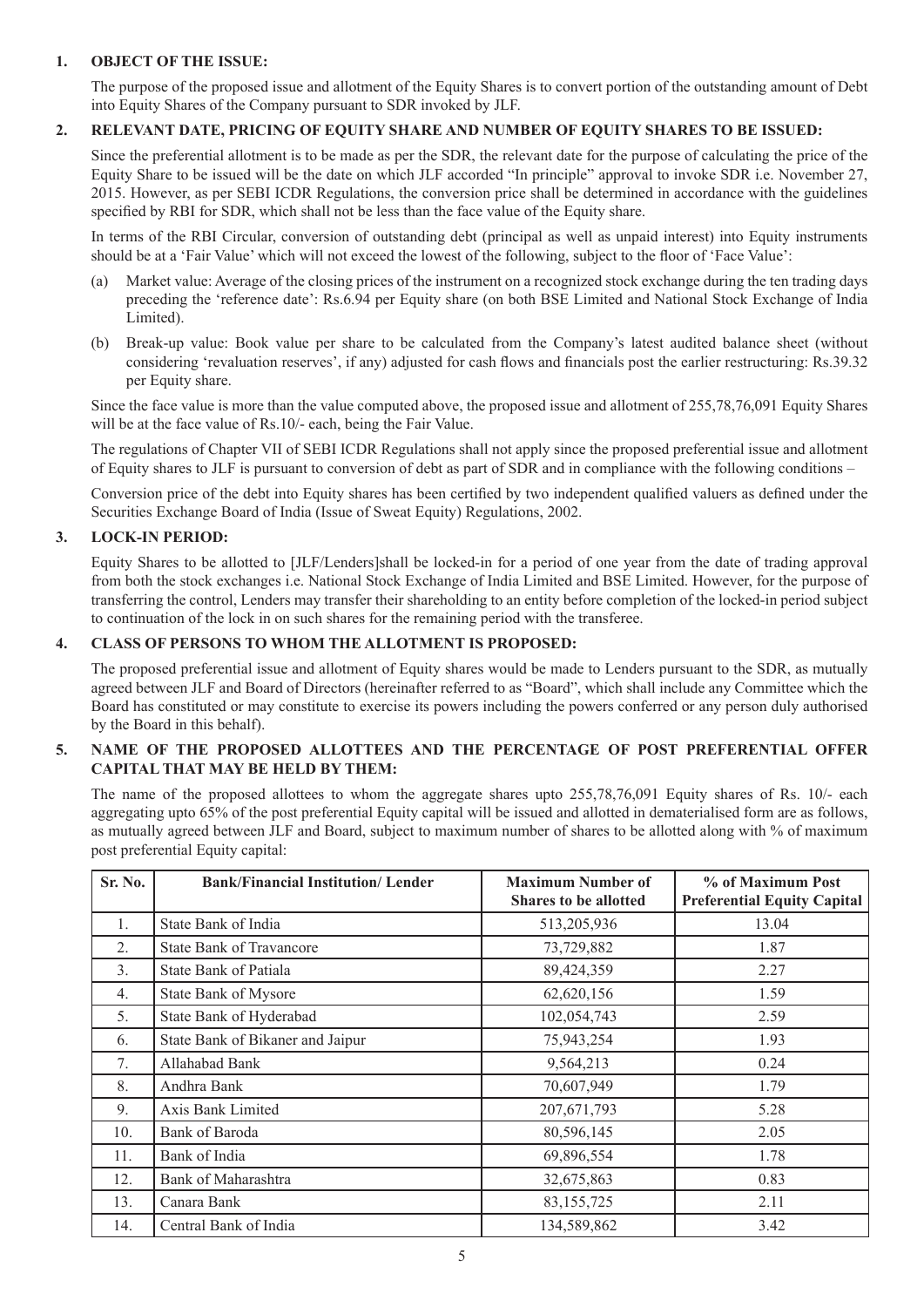| 15. | Corporation Bank                 | 41,937,539    | 1.07  |
|-----|----------------------------------|---------------|-------|
| 16. | Dena Bank                        | 72,037,289    | 1.83  |
| 17. | Export Import Bank of India      | 58,817,251    | 1.49  |
| 18. | <b>IDBI</b> Bank Limited         | 109,983,888   | 2.79  |
| 19. | <b>IFCI</b> Limited              | 61,214,765    | 1.56  |
| 20. | <b>Indian Bank</b>               | 37,900,109    | 0.96  |
| 21. | Indian Overseas Bank             | 44,050,067    | 1.12  |
| 22. | The Jammu & Kashmir Bank Limited | 66,295,012    | 1.68  |
| 23. | The Karur Vysya Bank Limited     | 20,139,775    | 0.51  |
| 24. | Kotak Mahindra Bank Limited      | 10,122,649    | 0.26  |
| 25. | LIC of India                     | 60,580,144    | 1.54  |
| 26. | Oriental Bank of Commerce        | 50,923,561    | 1.29  |
| 27. | Punjab National Bank             | 82,380,411    | 2.09  |
| 28. | Syndicate Bank                   | 47,931,097    | 1.22  |
| 29. | <b>UCO Bank</b>                  | 23,226,614    | 0.59  |
| 30. | Union Bank of India              | 55,566,672    | 1.41  |
| 31. | United Bank of India             | 83,164,706    | 2.11  |
| 32. | Vijaya Bank                      | 25,868,108    | 0.66  |
|     | <b>TOTAL</b>                     | 2,557,876,091 | 65.00 |

#### **6. PROPOSAL OF THE PROMOTERS, DIRECTORS OR KEY MANAGERIAL PERSONNEL OF THE COMPANY TO SUBSCRIBE TO THE OFFER:**

The Promoter, Directors or Key Managerial Personnel do not have the intention to subscribe to the offer.

#### **7. PROPOSED TIME WITHIN WHICH THE ALLOTMENT SHALL BE COMPLETED:**

Since the proposed preferential issue and allotment of shares on private placement basis is pursuant to SDR, the requirement of completion of allotment within a period of 15 days from the date of passing the resolution as per SEBI ICDR is not applicable. However, the allotment of shares will be completed within twelve months from the date of the approval of the resolution by the shareholders of the Company.

#### **8. THE CHANGE IN CONTROL, IF ANY, IN THE COMPANY THAT WOULD OCCUR CONSEQUENT TO THE PREFERENTIAL OFFER:**

In terms of RBI Circular, Lenders will hold upto 65% or more of the paid up capital of the Company subsequent to the issue and allotment of proposed Equity shares notwithstanding the current holding of the Promoter(s). Consequent to the proposed preferential issue and allotment of Equity Shares, Lenders shall have the right to divest their holdings in the Equity Shares of the Company to new promoter(s) in accordance with the RBI Circular. However, as per current guidelines the management control of the Company will remain with the existing management of the Company.

#### **9. THE NUMBER OF PERSONS TO WHOM ALLOTMENT ON PREFERENTIAL BASIS HAVE ALREADY BEEN MADE DURING THE YEAR IN TERMS OF NUMBER OF SECURITIES AS WELL AS PRICE:**

During the year, the Company has not made any allotment on preferential basis to any person.

#### **10. JUSTIFICATION FOR ALLOTMENT PROPOSED TO BE MADE FOR CONSIDERATION OTHER THAN CASH TOGETHER WITH VALUATION REPORT OF THE REGISTERED VALUER:**

The proposed issue and allotment of Equity shares is pursuant to the conversion of debt into Equity shares in accordance to the SDR and hence the aforesaid disclosure is not required.

### **11. PRE ISSUE AND POST ISSUE SHAREHOLDING PATTERN OF THE COMPANY:**

The shareholding pattern of the Company as on November 27, 2015 and excludes subsequent transfers and allotments:-

| Sr. No | Category                      | <b>Pre Issue</b>     |               | <b>Post Issue</b>    |               |
|--------|-------------------------------|----------------------|---------------|----------------------|---------------|
|        |                               | <b>No. of Shares</b> | $\frac{0}{0}$ | <b>No. of Shares</b> | $\frac{0}{0}$ |
| (A)    | <b>Promoters Shareholding</b> |                      |               |                      |               |
|        | Indian                        |                      |               |                      |               |
|        | Individuals                   | 110048897            | 7.99          | 110048897            | 2.80          |
|        | <b>Bodies Corporate</b>       | 382391646            | 27.76         | 382391646            | 9.72          |
|        | Trusts                        | 19459382             | 1.41          | 19459382             | 0.49          |
|        | <b>Sub Total</b>              | 511899925            | 37.17         | 511899925            | 13.01         |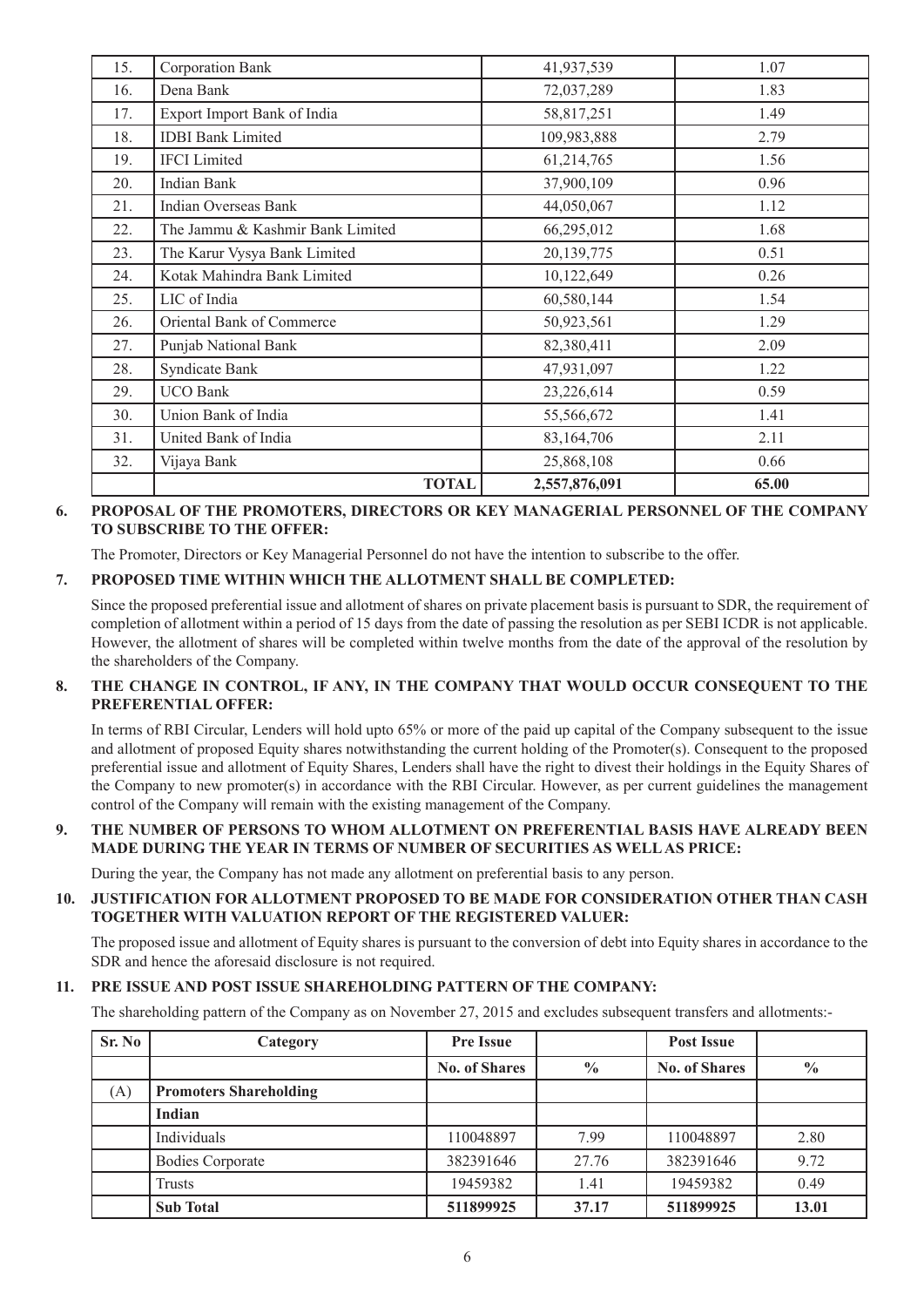|     | Foreign                                                            |            |        |            |        |
|-----|--------------------------------------------------------------------|------------|--------|------------|--------|
|     | Total Shareholding of Promoter &<br><b>Promoter Group (A)</b>      | 511899925  | 37.17  | 511899925  | 13.01  |
| (B) | <b>Non Promoter's Shareholding</b>                                 |            |        |            |        |
|     | <b>Institutional Investors:</b>                                    |            |        |            |        |
|     | Mutual Funds/ UTI                                                  | 12883      | 0.00   | 12883      | 0.00   |
|     | Financial Institutional Investor/Banks                             | 92092196   | 6.69   | 2649968287 | 67.34  |
|     | Foreign Institutional Investors                                    | 84053981   | 6.10   | 84053981   | 2.14   |
|     | <b>Non Institutional Investors:</b>                                |            |        |            |        |
|     | <b>Bodies Corporate</b>                                            | 167914476  | 12.19  | 167914476  | 4.27   |
|     | Individual holding nominal share capital<br>up to Rs. 2 Lac        | 219988798  | 15.97  | 219988798  | 5.59   |
|     | Individual holding nominal share capital<br>in excess of Rs. 2 Lac | 233269541  | 16.94  | 233269541  | 5.93   |
|     | Any other-                                                         |            |        |            |        |
|     | <b>Clearing Member</b>                                             | 10288899   | 0.75   | 10288899   | 0.26   |
|     | Market Member                                                      | 2585942    | 0.19   | 2585942    | 0.07   |
|     | Non Resident Indians (Repat)                                       | 3338455    | 0.24   | 3338455    | 0.08   |
|     | Non Resident Indians (Non Repat)                                   | 25273012   | 1.83   | 25273012   | 0.64   |
|     | Hindu Undivided Family                                             | 24324262   | 1.77   | 24324262   | 0.62   |
|     | <b>Trusts</b>                                                      | 2275525    | 0.17   | 2275525    | 0.06   |
|     | <b>Total Public Shareholding (B)</b>                               | 865417970  | 62.83  | 3423294061 | 86.99  |
|     | Total $(A + B)$                                                    | 1377317895 | 100.00 | 3935193986 | 100.00 |

The figures shown in the table assumes:

- (a) Issue and allotment of Equity shares aggregating 255,78,76,091 as may be mutually agreed between JLF and the Board.
- (b) The holdings of other shareholders do not change.

#### **12. CERTIFICATE FROM STATUTORY AUDITOR:**

As per Regulation 73(2) of SEBI (ICDR) Regulation, 2009, a certificate issued by the statutory auditor certifying that the proposed preferential issue is being made in accordance with the requirements of the ICDR Regulations is open for inspection by the Members at the Registered Office of the Company between 11.00 a.m. and 1.00 p.m.on all working days (except Saturdays, Sundays and National Holidays), from the date hereof up to March 14, 2016.

The Company will ensure compliance with all applicable laws and regulations including the ICDR Regulations at the time of allotment of equity shares of the Company.

The Equity Shares allotted or arising out of issuance and allotment of Equity Shares would be listed on the BSE Limited and the National Stock Exchange of India Limited. The issue and allotment would be subject to the availability of regulatory approvals, if any. As and when the Board does take a decision on matters on which it has the discretion, necessary disclosures will be made to the Stock Exchanges as may be required under the provisions of the Listing Agreement.

In terms of SEBI (Substantial Acquisition of Shares and Take Over) Regulations, 2011, acquisition of Equity shares upto 65% of the paid up capital of the Company by JLF pursuant to conversion of their debt into Equity shares as part of the SDR in accordance with guidelines specified by RBI will be exempted from the obligation of making Open Offer. Hence, JLF is not required to make Open Offer consequent upon allotment of proposed issue and allotment of Equity shares.

In terms of RBI Circular and pursuant to the provisions of Sections 62 and 42 of the Act read with Rules made thereunder conversion of debt into equity pursuant to SDR needs to be approved by the shareholders to enable JLF to exercise the option effectively. Accordingly, the Board at their meeting held on 30.01.2016, has noted conversion of debt aggregating to Rs. 2557,87,60,910/- into Equity shares of Rs. 10/- each pursuant to the SDR and recommended the same for approval of the shareholders by way of special resolution. Pursuant to Uniform Listing Agreement under SEBI Listing Obligations, the outcome of the Board meeting held on 30.01.2016 is available on the company website www.alokind.com under "Investors Relations". The private placement offer letter shall be sent to the Lenders as detailed herein above in accordance with and in compliance with the Act read with Rules made therein.

At present the authorized share capital of the Company is Rs. 1500 Crore divided into 150,00,00,000 Equity shares of Rs. 10/- each. To accommodate the aforesaid issue and allotment of Equity shares pursuant to the SDR, it is proposed that the authorized capital be increased from Rs. 1500 Crore to Rs. 4000 Crore and consequential amendments be made to the existing clause V of Memorandum of Association. The approval of the member is sought for increase in authorized capital of the Company and consequential amendments to the Memorandum and Articles of Company by way of ordinary resolution.